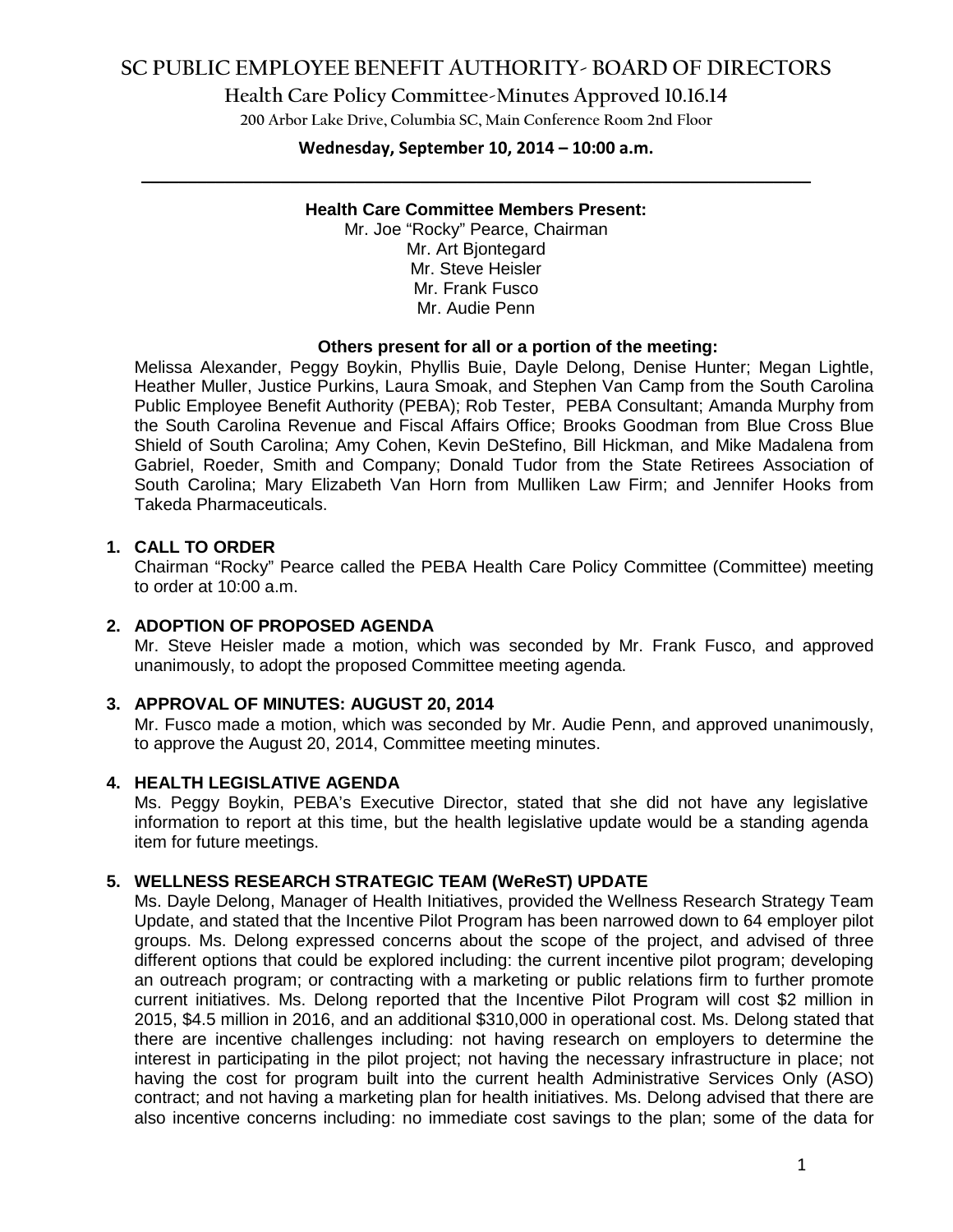## **SC PUBLIC EMPLOYEE BENEFIT AUTHORITY- BOARD OF DIRECTORS**

**Health Care Policy Committee-Minutes Approved 10.16.14**

**200 Arbor Lake Drive, Columbia SC, Main Conference Room 2nd Floor**

## **Wednesday, September 10, 2014 – 10:00 a.m. \_\_\_\_\_\_\_\_\_\_\_\_\_\_\_\_\_\_\_\_\_\_\_\_\_\_\_\_\_\_\_\_\_\_\_\_\_\_\_\_\_\_\_\_\_\_\_\_\_\_\_\_\_\_\_\_\_\_\_\_\_\_\_\_\_\_\_\_\_\_\_\_**

control groups will not be available to compare to pilot groups; and the Request for Proposal (RFP) for the ASO contract will be up for renewal in 2016.

Ms. Delong stated that after reviewing the aforementioned concerns, the Wellness Team proposes to develop an outreach program that would initiate a proactive marketing campaign for worksite screenings; waive the \$15 fee for worksite screenings for employees of the 64 pilot groups in 2015 and 2016; hire two experienced employees to proactively market screenings to employers; and build a wellness initiative in the ASO RFP in 2016, or explore other vendor options for wellness programs.

Ms. Delong advised that the Wellness Team is requesting direction from the Committee on the different health initiatives, and stated that an alternative would be to select a small sample of employers to test the pilot in 2015. Ms. Delong reported that pilot members would qualify for a premium reduction in 2016; employers will serve as test subjects for the pilot; and enhancements will be made to the program design to address issues and offer alternatives before the pilot is rolled out to the full pilot of 64 employers.

Following additional discussion, Mr. Heisler made a motion, which was seconded by Mr. Fusco, and approved unanimously, to direct the PEBA staff to begin implementation of the wellness pilot program, with a limited test group, effective April 1, 2015. The implementation would include the addition of staff and procurement of contracts, etc.

### **6. 2015 & 2016 STATE HEALTH PLAN**

Mr. Mike Madalena, from Gabriel, Roeder, Smith and Company (GRS), discussed the 2015 State Health Plan budget, and reviewed the range of copayments and deductible amounts required to remain in grandfathered status.

Following further discussion, Mr. Heisler made a motion, which was seconded by Mr. Penn, and approved unanimously, that the schedule of increases in copayments and deductibles for the 2015 State Health Plan may be amended, but shall not exceed the schedule of copayment and deductible increases previously approved by the PEBA Board and the Budget and Control Board with budget proviso 105.7.

Mr. Madalena also reviewed the preliminary State Health Plan budget requirements for 2016, and discussed inflation rates, growth rates, and trend assumptions to determine the copayments and deductible amounts for 2016.

Ms. Laura Smoak, PEBA, Manager of Research and Statistics, stated that in 2016, if there are no Plan design changes, premiums will need to be increased by 4.25 percent, shared by the employer and employee, and the state cost would be \$45.2 million. Ms. Smoak added that if grandfathered status is not maintained, and the Affordable Care Act (ACA) benefits are added, premiums will need to increase by 7.8 percent, and the state cost would be \$63.1 million.

### **7. PHARMACY STRATEGIES AND SPECIALITY PHARMACY MANAGEMENT**

Mr. Kevin DeStefino, from GRS, reviewed the Pharmacy Benefit Strategy presentation. Mr. DeStefino defined three discussion topics of the pharmacy benefits strategy including: